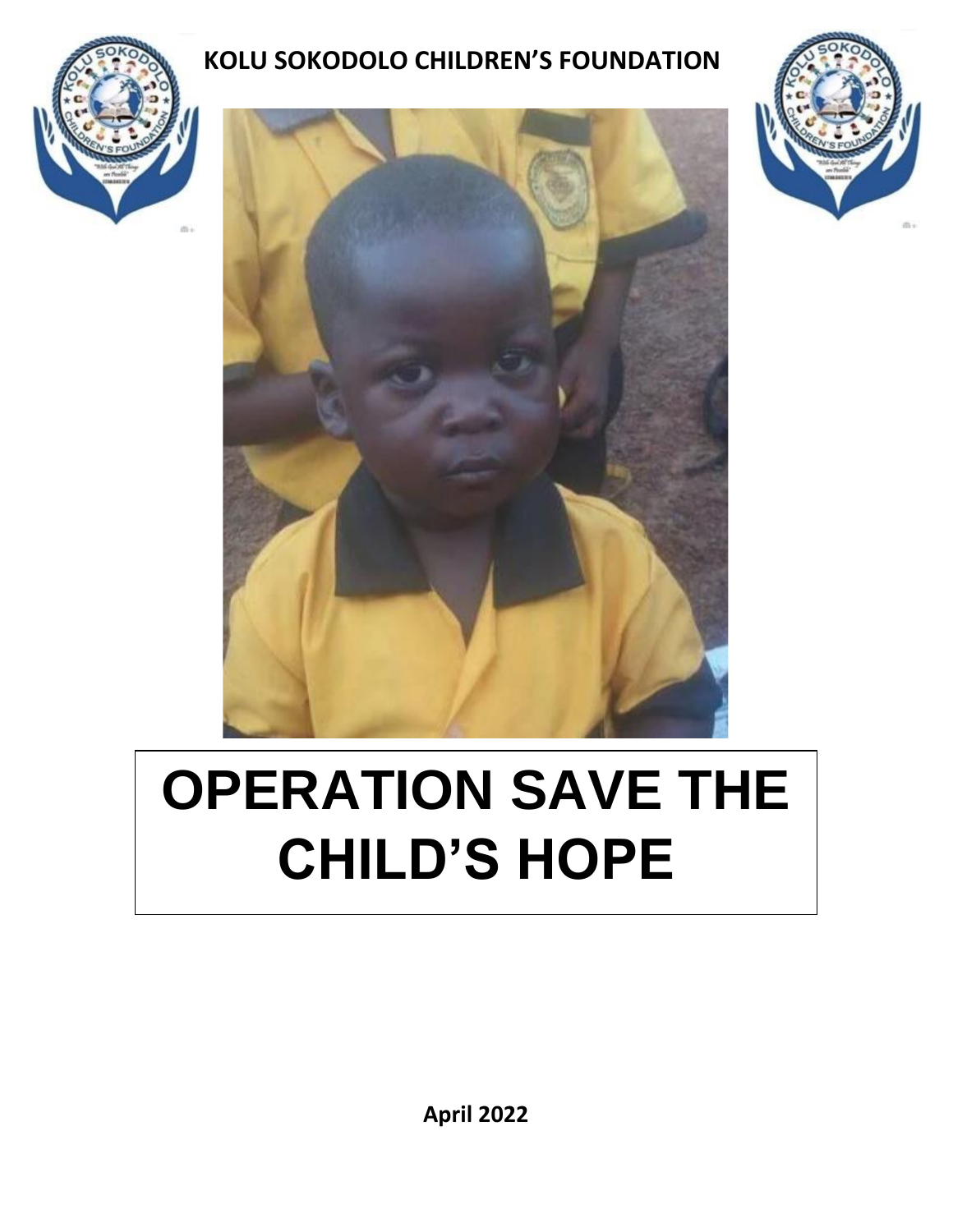# **Project summary**

**Location**: Unification City, Margibi County - Liberia, West Africa **Target Area**: National Level **Beneficiaries**: Children that lost their parents during the Ebola outbreak in Liberia **Duration**: On Going **Contact Person**: Kolu Sokodolo Walter **Position**: Founder and CEO **Contact Number:** +1 (510) 472-4513 **Local Contact Person**: Mr. Shine Gbelemah **Position: Country Director for Liberia Contact Number:** +011 231 77 585 8032 **Contact Email**: [ksokodolo@yahoo.com](mailto:ksokodolo@yahoo.com) / [kscfincorporated@gmail.com](mailto:kscfincorporated@gmail.com)

**Project Title**: OPERATION SAVE THE CHILD'S HOPE

**Web site**: [www.koluscf.org](http://www.koluscf.org/)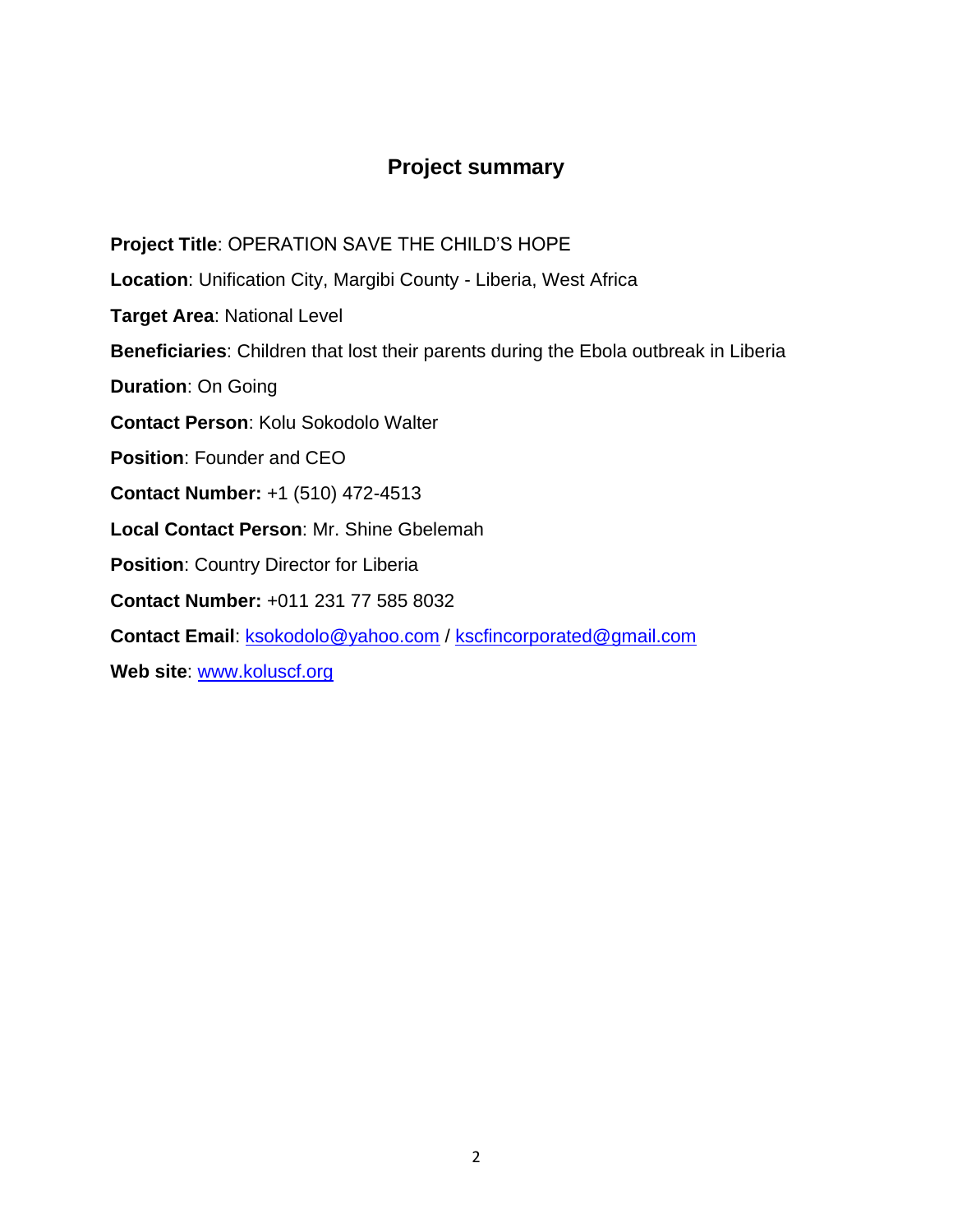#### **Introduction**

Emerging from the forest region of Guinea in December 2013, from May 2014 the Ebola epidemic quickly accelerated and spread through the countries of Guinea, Sierra Leone and Liberia, eventually reaching urban areas and killing more than 3600 people in Liberia alone (Abramowitz et al., 2015).

The devastating effects of deadly Ebola outbreak which brought the country to its knees and forcing school to be shut down for many months, led to a dramatic increase in teenage pregnancies and sexual assaults. When classrooms did reopen, the virus had left long-lasting consequences.

Many children and teachers lost their lives. More than 6,000 children were orphaned. Some parents were not able to send their children back to school due to the consequences of the outbreak on their activities. Situation became so difficult to other till the point that they couldn't even afford a day's meal, let alone cater for their children fees.

While Liberia is still struggling to recover from this trauma, coronavirus came in to revert the clock to zero.

The significant risks that watch out for these children whose education got disrupted by these two deadly viruses has simply added up to the existing records of out-of-school populations. At the time of the Ebola outbreak, less than 70% of children completed primary school in Liberia. These children unfortunately end up in involving themselves or participating in anti-social, criminal activities.

We, at Kolu Sokodolo Children's Foundation, strongly believe that only schools can provide safe spaces where children can receive education and psychosocial support for their trauma. Thus, we envisage reorienting these children by providing quality formal education, skill training and protection in our Kolu Sokodolo International Academy.

#### **Background of Kolu Sokodolo Children's Foundation (KSCF)**

Kolu Sokodolo Children's Foundation (KSCF) is a non-for-profit organization with a proud track record of successful delivery on its thriving projects. We are established in 2016 and registered under the non - profit public benefit law for Public and Charitable purposes in the USA and Liberia. We are a 501(C) 3 registered in California.

**Kolu Sokodolo Children's Foundation** is a California Non-Profit Corporation - Ca - Public Benefit filed On November 16, 2017. The company's filing status is listed as Active and its File Number is 4084234. The Registered Agent on file for this company is **Kolu Garmai Sokodolo** and is located at *2439 Brandwine Ct, Stockton, CA 95210. The company's mailing address is 2439 Brandwine Ct, Stockton, CA 95210*.

Kolu Sokodolo Children's Foundation was established over the years to cater to the less fortunate, underprivileged children, the elderly, disabled, women, and girls, among others, in Liberia and Sierra Leone. The foundation opened its first school in Unification City, Margibi County. The school, named Kolu Sokodolo International Academy, was opened to operate in the country as a tuition-free school. Our core value is to build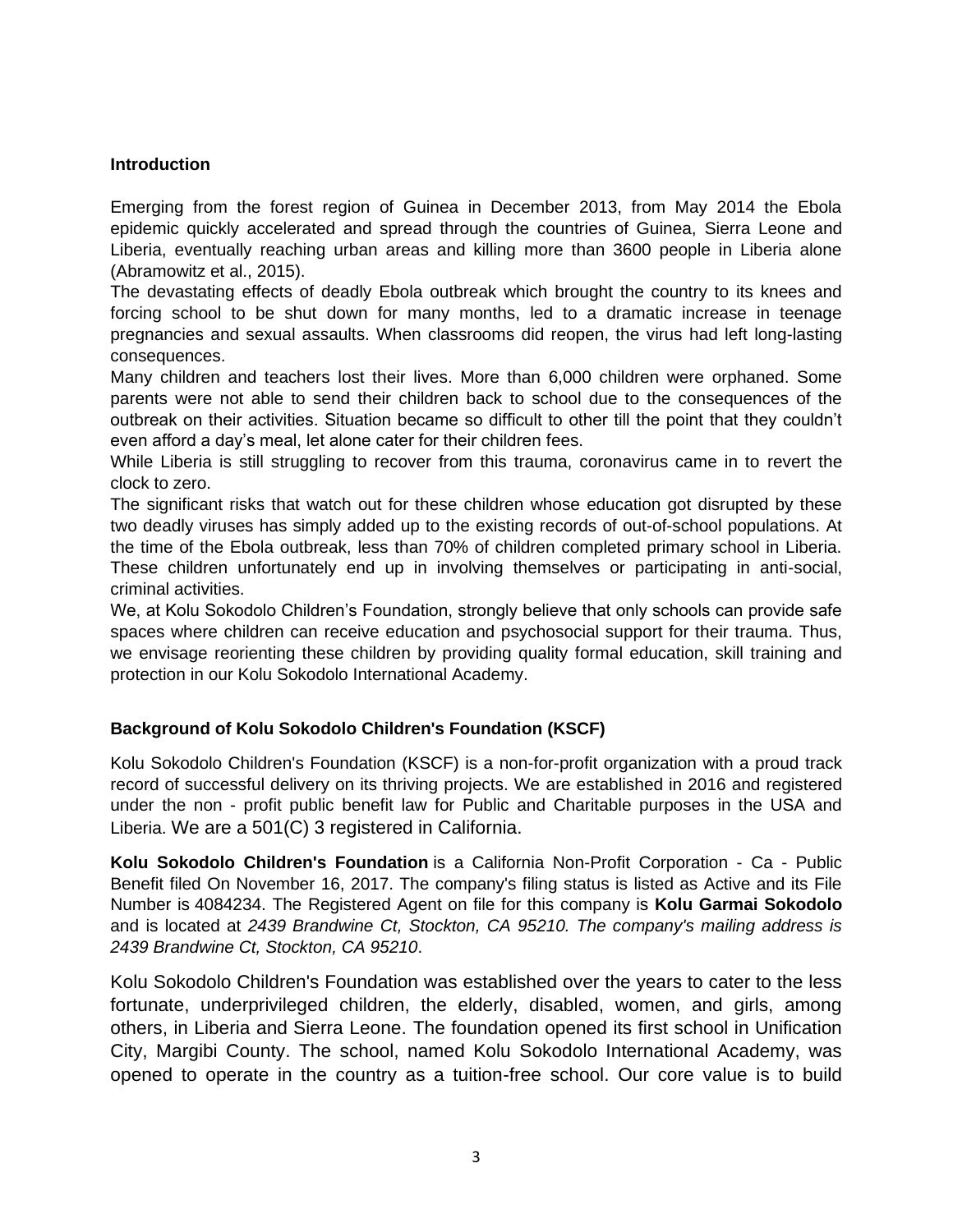leaders that overcome challenges with knowledge. We are present in four different counties in Liberia.

#### **Our vision**

Our vision is to prevent every year, a minimum of 50 vulnerable children in Liberia to fall into child slavery. We strive to reach and uplift the poorest of the poor.

#### **Our Mission**

Our mission is to rescue the orphans, vulnerable and neglected children, Youth and Young Women before they are sold into a life of misery through the provision of safe housing; education; medical care; training, loving support and a future free from slavery.

We aim also to assist disadvantaged west Africans in their quest to obtain a quality, relevant education in order to ensure that they are in a position to become global citizens and a competitive, productive element in the local job market.

#### **Our core values**

Here at Kolu Sokodolo Children's Foundation (KSCF), we are driven by a single goal; to do our part in making the world a better place for all.

Our decision-making process is informed by comprehensive empirical studies and high-quality data evaluation.

We strive to build productive relationships and make a positive impact with all of our pursuits.

#### **Our presence:**

We are present in six counties in Liberia:

- 1. Margibi County, Unification City
- 2. Soul Clinic Community, Paynesville, Montserrado County
- 3. Kinjor Township-Grand Cape Mount County,
- 4. Buchannan City, Grand Bassa County,

We are also present in Sierra Leone.

#### **Our facilities**:

- 1. Kolu Sokodolo International Academy at Margibi County, Unification City Primary
- 2. A twelve room block clinic located at Soul Clinic Community, Paynesville Montserrado County

**Current children enrolled in our school program: 360** under privileged children